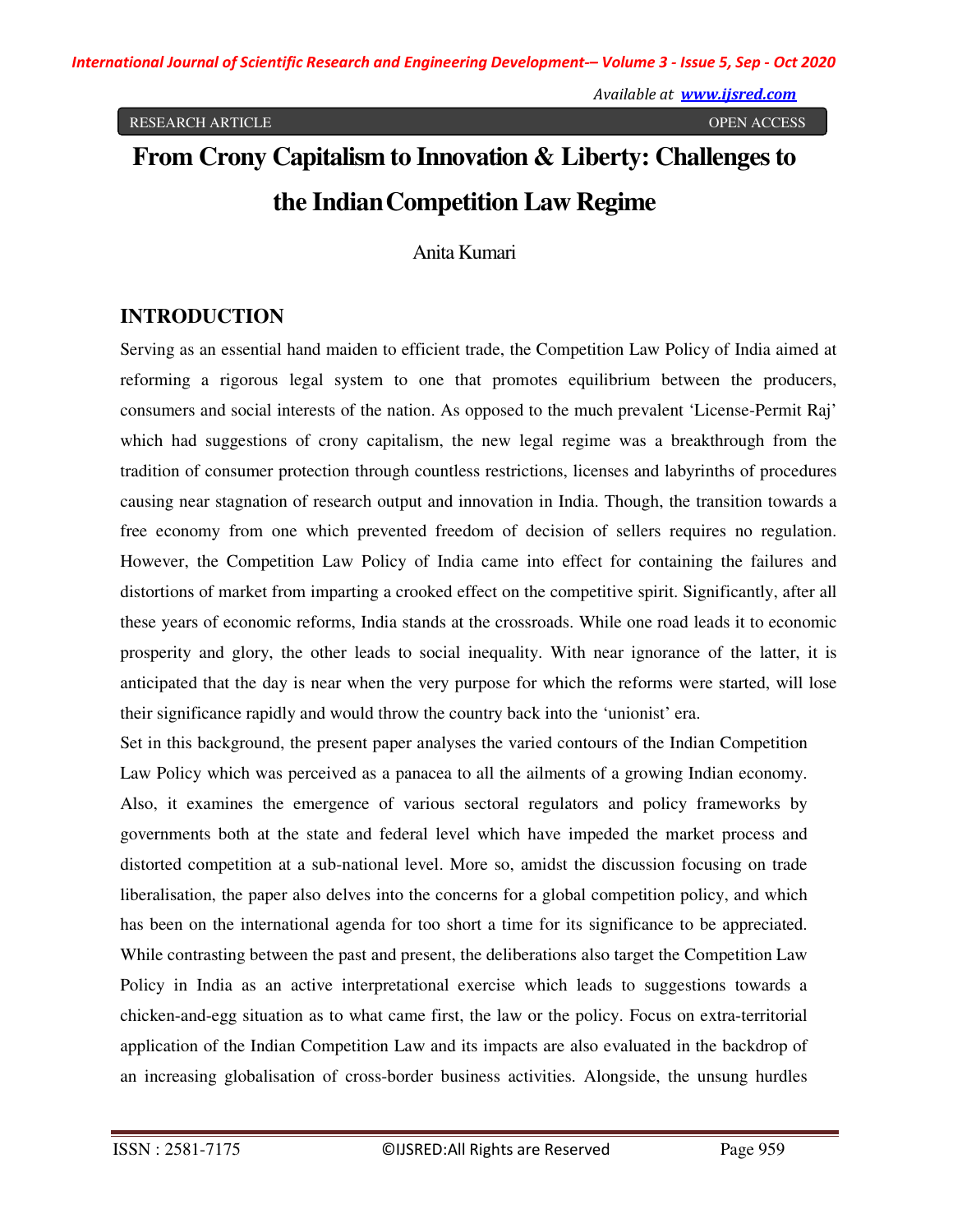which Competition Commission faces in its struggle for greater autonomy and lesser intervention from other sectoral regulators are also sought from the deliberative exercise.

Having undergone the rigours of colonial capitalism, India, in the past, had embraced a Legal framework which premised its commercial arm on the principles of 'caveat emptor' and protection of consumers. This might be both, a response to the futuristic apprehensions of the law makers as well as a stimulus to a torturous past. Regarding the protection of consumer interests to be of crucial significance and as a modality to capacitate its domestic producers, a plethora of legislations saw light of the day and regulated the reigns of economy. But, as this normative giant grew in India, it started eating away its own roots. Much evidently, its repressive nature made the native producers extremely weak in terms of innovation and development quotient – which beyond doubt are assets quintessential to strengthen the spine of any economy<sup>1</sup>. This gets affirmed by postliberalisation statistical records which indicate that in the duration from 1995 to 2009, the country climbed by just one position from  $12^{th}$  to  $11^{th}$  in terms of contribution of research articles<sup>2</sup>. Whereas, during the same period, China climbed from  $14<sup>th</sup>$  position to second position and U.S. continued to have the largest number of absolute researchers in the world. Moreover, since the government agencies were the repositories of large scientific data during the repressive regulatory regime, it resulted in obstacles for Indian research, making it less attractive and with scuttling research output.

## **Competition Law Policy and the Economic Transition**

'License-Permit Raj' was the term which became a general sobriquet for this period in Indian politico-economy, which saw the rise of bureaucratic control and autocratic poitical regimes. One of its products was the Monopolies and Restrictive Trade Practices Act of 1969 which was enacted with an objective to prevent the accumulation of economic power in the hands of a few and to ensure that aspirations of a growing consumer band are safeguarded. However, as the wave of economic liberalisation went past the country, legislations such as the Act of 1969 dismantled and became obsolete. Much was also contributed by the international economic developments relating to competition law and India's commitment at international fora to liberalise trade barriers<sup>3</sup>. Some scholars even suggest that the economic reforms of the early 1990's unleashed an explosion of pent-up commercial energy from the Indian economic fabric when the period saw tariff ramparts being torn down<sup>4</sup>. The 'Licence Raj' system, as per them, did lent a way to private dynamism that was forced to compete with the world's best<sup>5</sup>. However, as the wave of liberalisation stretched its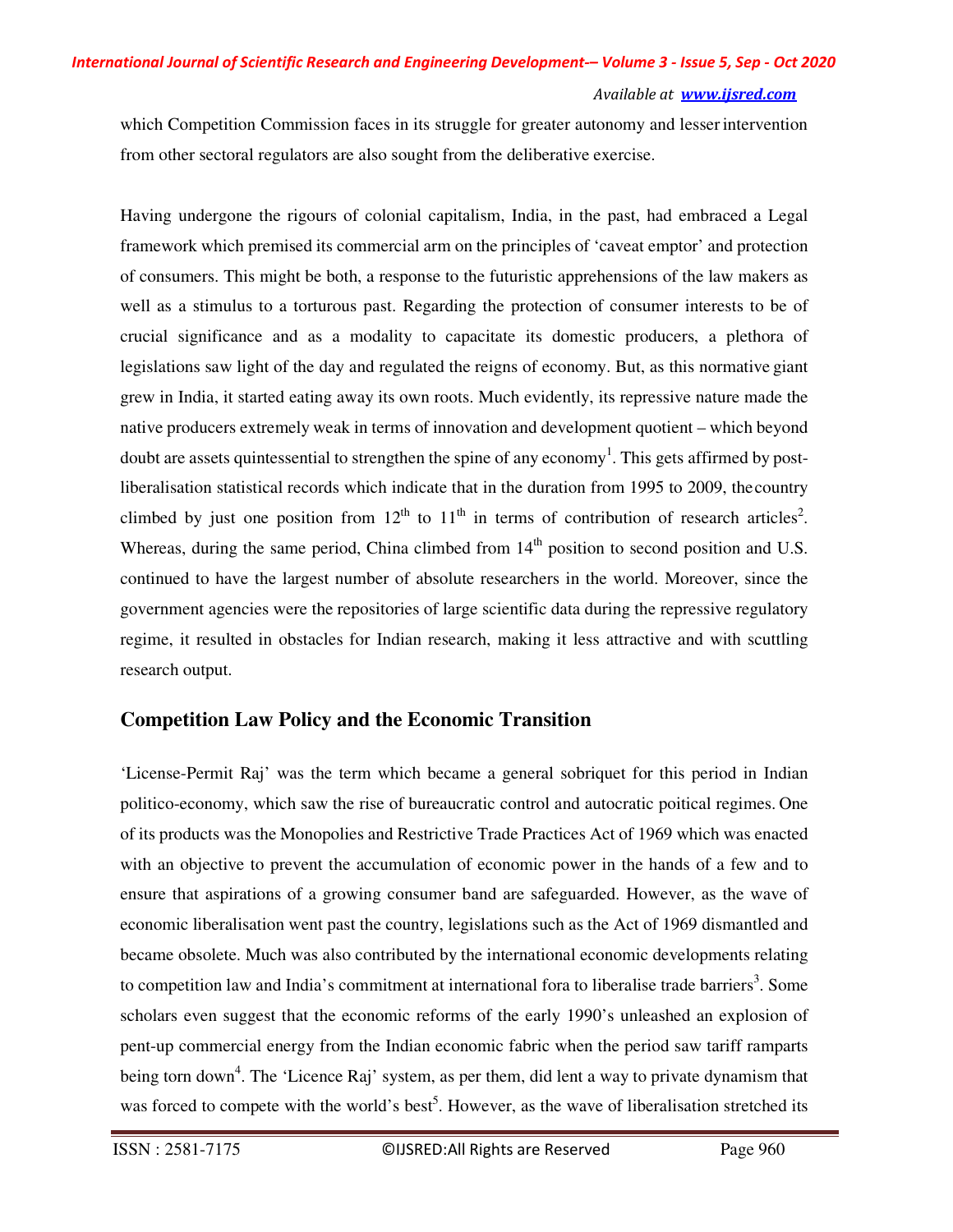span in India, each sector ranging from industry to finance and from trade to infrastructure - all stood decimated to facilitate and usher a favourable investment climate. Though this has been a heated theme for debate across times, what requires a greater attention under this paper is an assessment of this transition.

## **Consumer Welfare & Un-notching the Markets: Is that All?**

As we trace the roadmap to a modern Competition era in India, we witness the withering away of the Trade Restrictive setup which primarily based itself on a perception that markets necessarily failed. As the reforms unfolded and the perception changed, 'License Raj' came to an end. It indeed was culmination of a period which had become an object of steamy opprobrium, a regime where the concerns were more on curbing monopoly than on promoting competition<sup>6</sup>. Taking a cue from this proposition, we would be at much ease as to analyse the very foundations of the modern Competition era in India. Prima facie, it might seem as a measure to discharge the onus on state for promoting welfare. But, on the contrary, equilibrium between the producers, consumers and social interests of the nation is what the Competition Act of 2002 aims  $at^7$ . To be appropriate in terms, these aspects of economic and social planning along with an aim to regulate combinations which defeat the competitive spirit and aspiration of the Indian Consumer Band; as enshrined under Entry 20 read with Entry 21 of List III, Schedule VII to the Indian Constitution becomes the most authentic backbone for the regime in place. This is indubitably; a departure from the protectionist approach fabricated through a morass of restrictive procedures which India gripped up to, while catering to the much voiced provisions of the Directive Principles of State Policy under the Act of 1969. Thus, the march towards a free and liberalised economy mutated the much outmoded vision to one where experience of state failures and market failures has weighed in favour of the markets.

Though, a detail of this transmutation which shaped the Indian legal scenario indicates flavours of smoothness and regularity, the void which had resulted due to the incommensurate regime, remained for a decade. It was during this time that the discussions focusing on a need to have a Competition Law Policy for India commenced. One side of the debate held their focus to the issues of laissez faire and vilting away of all restrictions leaving the markets to cure their own pitfalls whereas the other wing, delved into the dialectics between the producers with unequal bargaining position and the issues concerning safeguarding of the consumers<sup>9</sup>.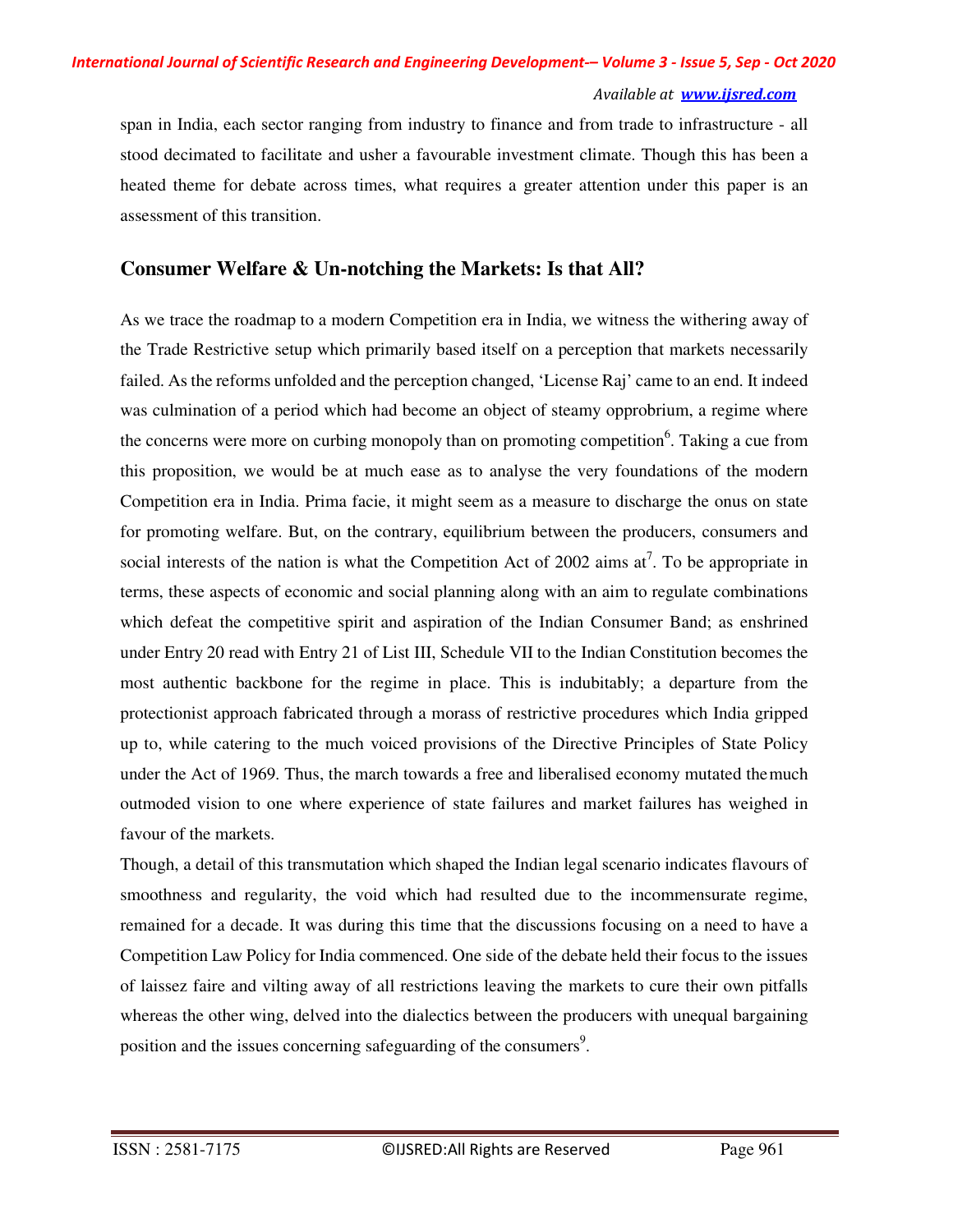# **Need for the Indian Competition Law Policy: Questioning the Hypocritical Hypothesis**

The commonly acknowledged perception of Competition Law policy indicates its prime objective as promotion and preservation of the competitive process in order to foster allocative efficiency which ensures the effective allocation of resources, internal efficiency which ensures that costs of production are kept at a minimum and dynamic efficiency which promotes innovative practices  $10$ . Much simply, it encompasses all policies which promote competition and facilitate efficient allocation of resources and those governmental measures that directly affect behaviour of enterprises and structure of the industry<sup>11</sup>. Consequently, it's the competition which becomes the modality to reap the outcome of efficiency under the setup.

Here, a note may be taken of the fact that though the never ending saga of policy and Law which is akin to the chicken-and-egg situation<sup>12</sup> has dominated the legal thought for centuries altogether, but, in the present paper we use the term Competition Law Policy so as to be more precise with respect to the intended reference due to two prime causes. One, in India, the Competition Policy of the country saw a tacit expression only in the year 2011-12, while the Competition Law was already in place after the enactment of the Act of 2002. Secondly and much evidently, since the Act of 2002 was more of a stimuli-response to an ongoing overhaul operational over the Indian Legal and economic framework at that time, it had features of a policy as well and as a result, appears much detailed than its counterparts in other nations across the globe. Even today, traces as to the veracity of this proposition can be witnessed from the provisions of the Act of 2002 which not only lays down a substantive schema but also serves as guidance to its very own implementation.

Despite having purposed for a freer economy which is devoid of any regulations or procedures and having made claims in that regard; it might seem quite dialectical to have in place a Competition Law Policy for India. However, a deeper musing into the issue would suggest that for any economy, measures like de-regulation, liberalisation and privatisation are crucial and might even be much more than desired, but they are no assurance of an efficient functioning of markets<sup>13</sup>. A typical illustration to this would be a case of an incumbent producer who may gain sufficient market power that might even hinder market access to new firms or producers. Complementing to this, the very potentiality of prevailing market forces to thwart the competitive spirit against the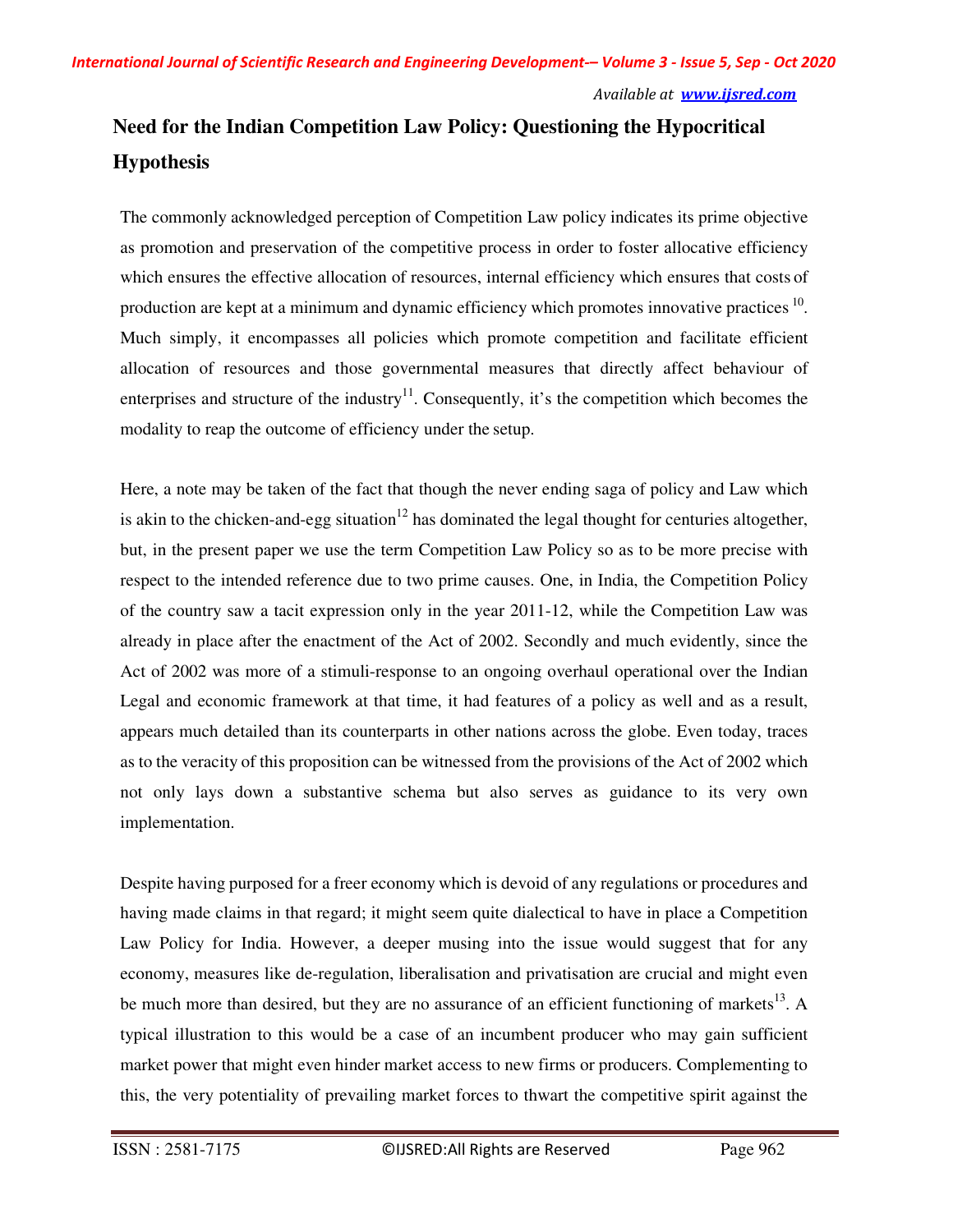producers with a penurious bargaining power and in order to ensure that the consumers benefit the most from such market-places, makes the Policy framework an even greater necessity. While trade policies may eliminate barriers that restrict entry and exit, it is the competition policy only which can target business conduct that reduces actual and potential competition<sup>14</sup>. Adding to this, the ground-reality indicates that a significant number of monopolies remain in place and are highly unlikely to be remedied by market liberalisation. Such arrangements are required to be regulated in order to preclude them from abusing their dominant position and incurring in monopolistic practices in concerned sectors<sup>15</sup>. This assumes an even greater significance in the current Indian scenario where the possibility of permitting private investment in certain sectors is under consideration and for those which have been in scanner for long due to evidences of cartelisation like Airlines, banks, cement and telecom sectors<sup>16</sup>. Thus, it becomes quite obvious that bereft of an efficacious competition policy, the new investors will not be capacitated enough to compete in the same conditions as their fellows are, at present.

In addition, a stringent Competition Law policy also bears much merit owing to the possible permutations of private arrangements between producers which may be anti-competitive in spirit and are sufficiently potent to deter market efficiency – for both the consumers, as well as fellow producers. With implications ranging from entry-exit barriers to elimination of players from a particular sector, these practices have emerged in the recent past, to be particularly harmful for small and medium size firms<sup>17</sup>. For instance, the ever-rising number of international cartels has distorted international trade and investment flow that calls for a pan-national coordinated competition policy<sup>18</sup>. Moreover, even the domestic cartels would also definitely start proliferating provided there is an absence of a body entrusted with regulation of market practices and behaviour<sup>19</sup>. Once, the competitive spirit is cultivated, it leads to innovation and drives the concerned sector towards its respective development goals as firms operate under a continuous fear of being thrown out of business in case they do not innovate. A befitting illustration to this effect would be from the Telecom sector where Nokia Inc. became the ace producer in India for 14 years by attending to the unique needs of every Indian customer through the distinct features on its handsets. Now, it has lost the market share to Samsung Inc. as it didn't envision the furisitc competition goals and radical innovations.

Here, we must note that the aspect of innovation is not only restricted to technology and products but also covers a firm's business model, work practices, functions, logistics, processes and principles that define any business or trade institution<sup>21</sup>. Dell's supply chain management,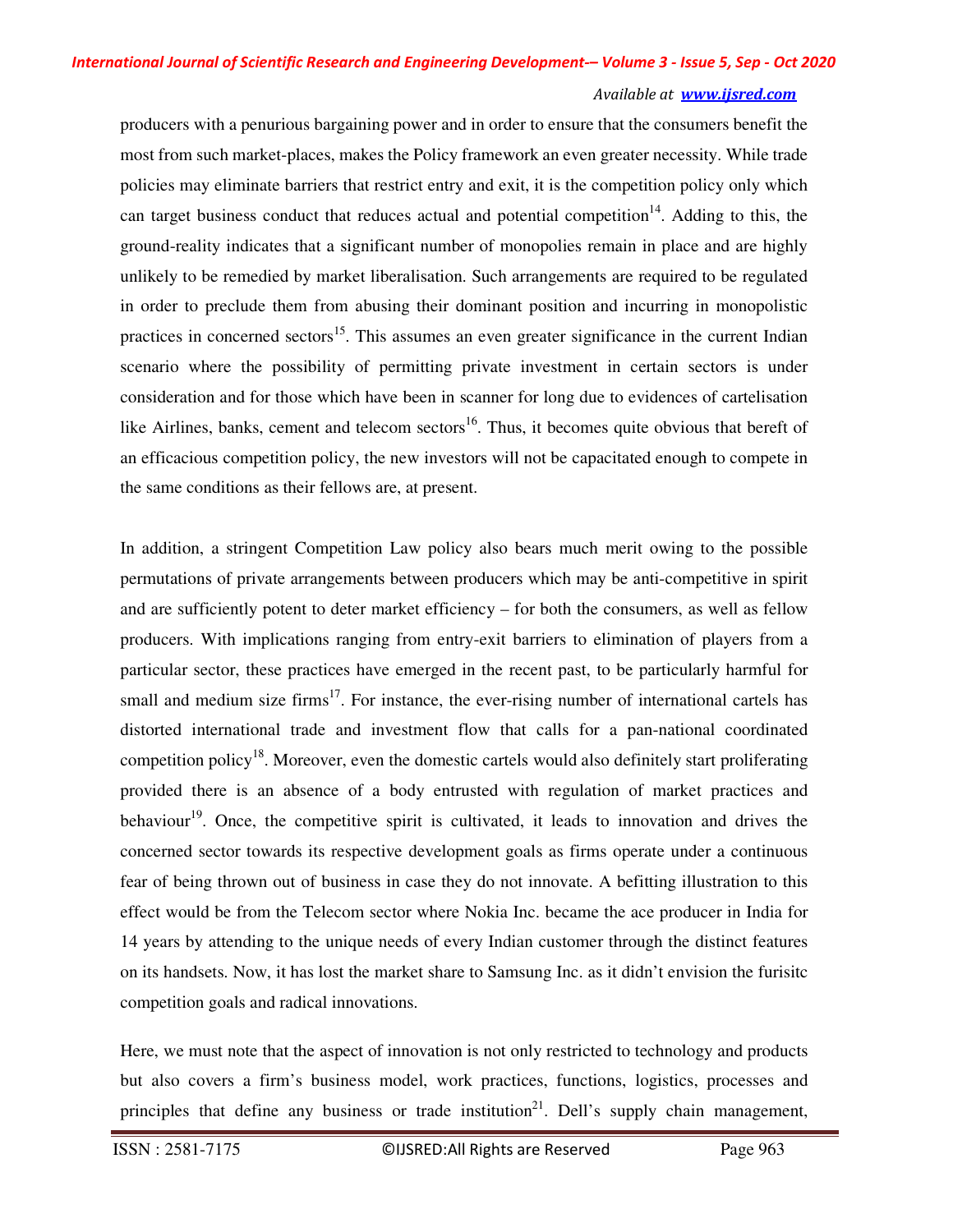Toyota's Global Production System, Wal-Mart's inventory management, Starbucks's reimagining of the coffee shop have all been game-changing and revolutionary innovations in the recent past<sup>22</sup>. Hence, the vision of modern competition era in India to holistically club the suppression of monopolies and promotion of competition becomes crucial in the backdrop of evolution of products & companies<sup>23</sup>. The only alleged flip-side to promotion of such ventures that Aggarwal, Aradhna, Macro Economic Determinants of Antidumping: A Comparative Analysis of Developed and Developing Countries, 32 WORLD DEV. 1043 (2004).

Aim at innovation are Patent rights which particularly being a state-granted monopoly in the form of time-limited property rights are sought after significant amounts are invested in R&D. A reward to this endeavour comes as grant of exclusivity to the inventors over their respective inventions for a certain time so as to en-cash the first-mover advantage in the market. Though, it might be argued that patents may deter rivals and may lead to higher costs through licensing by the rights holder, most scholars approve of their existence as diluting patent rights through competition law would again be a disincentive to innovation – an aspect which is often aimed at by competition laws for a healthy economy.

Notwithstanding this, the arena which still remains most deliberated is the retail sector; where the ramparts of the old rigorous framework still stand to glory. Volumes of literature are available on themes which boast of restricting the entry of foreign players into retail. However, it gets more or less crystal clear that the prohibition on entry of foreign players into retail is only to facilitate and allow higher valuations for the existing Indian retail outlet owners at a later stage, when they can cash out<sup>24</sup>. Earlier, businessmen used to corner various licences, permits and quotas but now, though some thrive on of entry restrictions this nature, the others stoop on the ambiguity of Press Note 18.

## **Competition Era and Issues of Trade Liberalisation**

The discussions on modern Competition era taking its shape in India and replacing the 'License-Permit Raj' would be parsimonious if no reference is afforded to the international trade considerations and related commitments which were made by India at the international fora. Significantly, it was a key issue and a prime cause behind the ongoing phase of transition amidst the other concernments striving to ensure and manage competition and to derive the most out of liberalisation<sup>26</sup>. An account of that period is illustrative to the fact that this task was all the more that the drive to open up the gates for foreign Direct Investment has now shifted the control of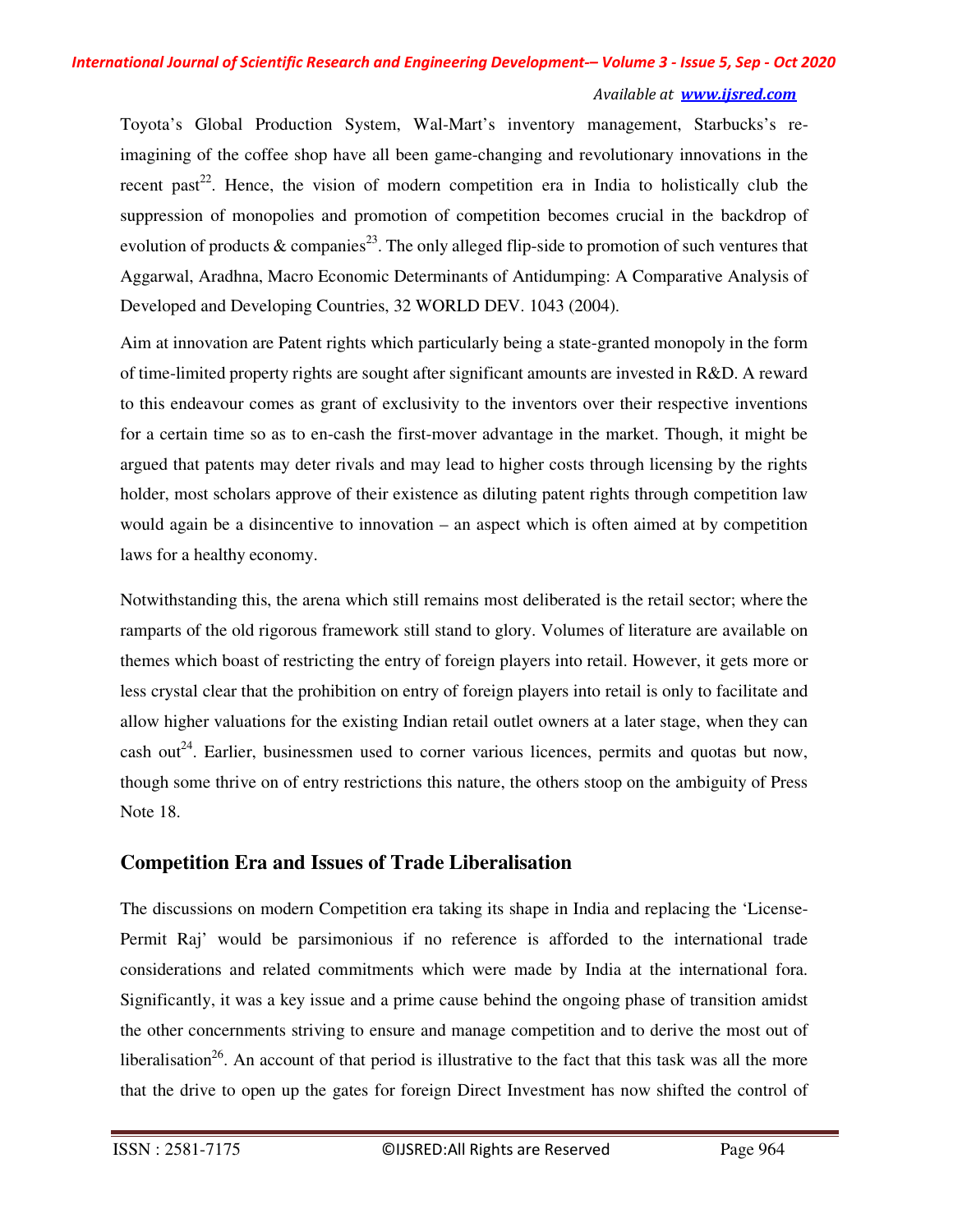establishing monopolies from the government to private players. cumbersome as the nation was not starting afresh due to various institutional mechanisms which already stood in place. Moreover, attempts at freeing and de-regulating were being taken up at a time when the global economic environment was also witnessing a transformation owing to the coming into existence of GATT (General Agreement on Trade  $&$  Tariffs) and subsequently, the negotiations to establish WTO/ITO (World Trade Organisation/International Trade Organisation)<sup>27</sup>. As a result, it was highly anticipated that rules of the game vis-a-vis world trade would also change once these institutions get operational with their peculiar implications on domestic policymaking<sup>28</sup>. In addition to this, no measures based on static welfare analysis could have proved adequate for third world countries like  $\text{India}^{29}$ . In this backdrop, this section analyses the aspects of trade liberalisation and its nexus with emergence of a Global Competition Policy.

## **Competition Policy & Trade Policy: Foes or Amigos?**

Primarily, it has been suggested that trade liberalisation nullifies the need for a competition policy as anti-competitive practices are seen to be prevalent only in an economic setup with concentrated markets<sup>30</sup>. A rationale behind this is that all domestic paradigms lose their potency to exercise market power due to a threat of potential competition irrespective of the share of imports in the domestic market<sup>31</sup>. An empirical backing to this proposition is lent by scholars who tend to find distinct degrees of convergence between domestic and international prices with the removal of trade barriers and a negative relationship between price and cost or profit margins and imports $^{32}$ . However, there are yet others who bring forth a flip side to this issue. They illustrate as to how any competition policy which encapsulated trade liberalisation as its crucial agenda, was perceived as a panacea to the ailments of any economy, mostly in the developing countries like India and the manner in which it has disappointed the legal visionaries.

This also raises questions as to the exclusivity of the two. In a time where both trade liberalisation as well as the competition policy have failed to even put it over their respective visions, neither of them could be a remedy to the other's concerns. In simple terms, a liberalised trade policy cannot stand as a substitute for a competition policy and the two must always complement each other in their purport to promote trade, market access, global economic efficiency and consumer welfare $34$ . Necessarily, Competition Law and Policy is desired even where trade has been significantly liberalised. However, it is always the alignment between enforcing Competition Laws and other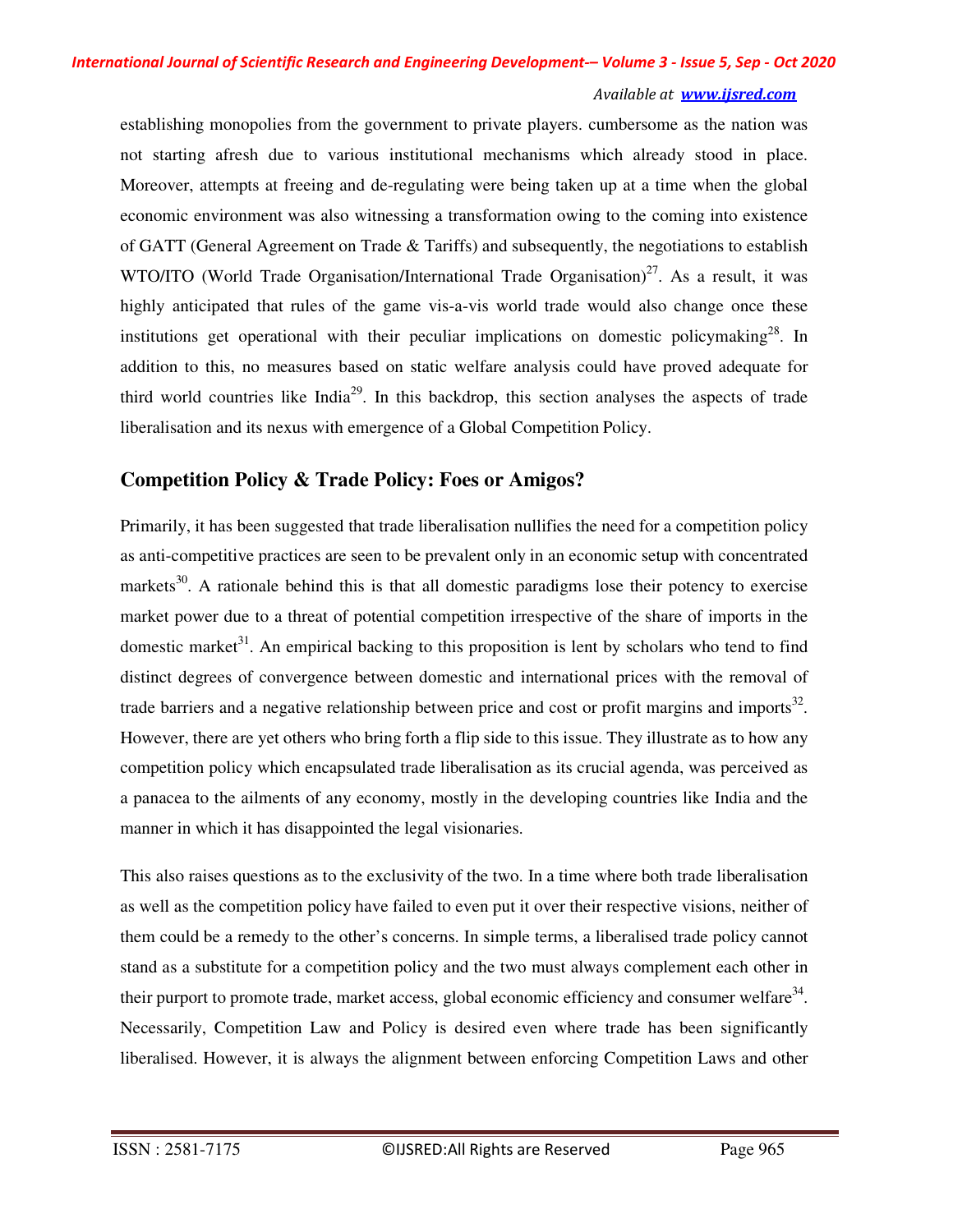### *International Journal of Scientific Research and Engineering Development-– Volume 3 - Issue 5, Sep - Oct 2020*

#### *Available at www.ijsred.com*

liberalisation initiatives which is to be taken into account for enabling the economy yield its intended outcome.

When we gauge the Indian Transition through this perspective, it appears extremely confounding to note that India was dosed both with the economic liberalisation measures and its commitments at WTO around the same time. While the former had much to bear with the socialistic objectives of the country by promoting consumer welfare and enhancing the competitive spirit amongst the domestic producers, the latter focused on its attempt to weaken down the trade barriers and enable the country to participate equally in the global market and that too, without its protectionist cloak getting on. The late enactment of the Act of 2002 could thus, be of no significance as soon after the economic reforms in the early 1990s, the Act of 1969 proved dysfunctional and rendered the legal framework devoid of what it most crucially required then. This prevailing gap of almost a decade in essence was without any policy or a vision in place which at that instance, could have held the reigns tight and would have assimilated the Indian policy framework on some common grounds. What could have been avoided much simply was embraced with much desperation and this has indeed parked the nation to be at cross-roads in the present times. While one road leads it to economic prosperity and glory, the other ends at social inequality. With mere reforms being proposed in the existing models and an absolute ignorance as to suggestions to a remedy for the socio-political accident which eventualised, it is anticipated that the day is near when the very purpose for which the reforms were started, will lose their significance rapidly and would throw the country back into the unionist era.

The discourse above carves out in much intrinsic terms, the basic handicaps which are faced by governments in transition economies. In all such instances, the political setup must always figure out an optimal way of stitching the trade and competition policy together. In this regard, the only consideration to be borne in mind is that if the accompanying economic policies and in particular, the exchange rate strategy is not correct, the remedial nature of trade liberalisation would reverse and would raze down the market scenario to be one of a skewed playing field that disfavours domestic production and stands completely averse to competition. In addition, exploitation of the extra-territorial nature of settlement process governing trade disputes, to weed out the out-ofborder anti-competitive practices, has added to the peril. More so, the interface between these two realms has also acquired much rhythm and importance owing to the deliberative exercise taking place in the WTO forums relating to the same. Recent cases at the WTO highlight issues that are relevant for countries which have either enacted or are modifying their competition policies. The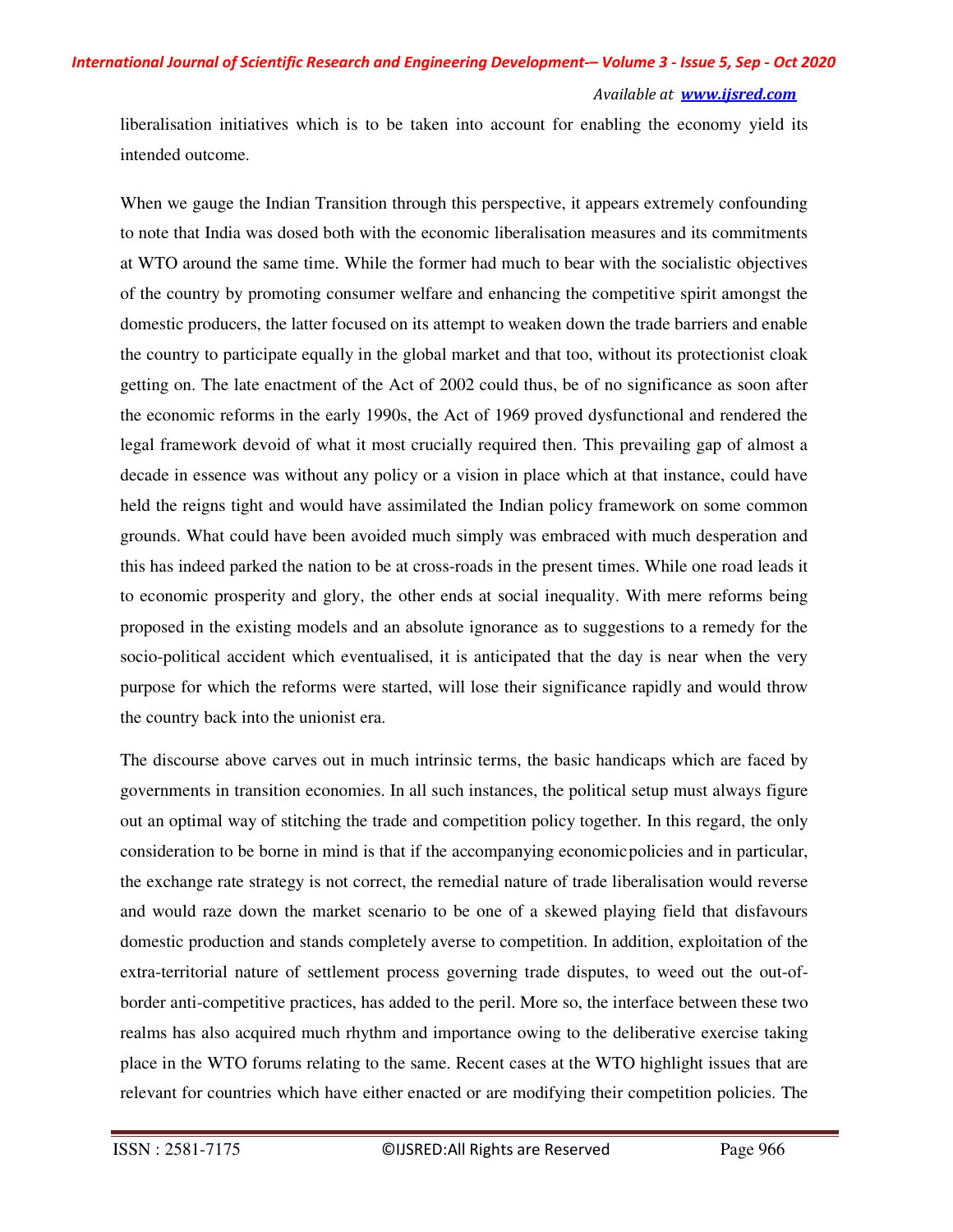obduracy for any country, particularly the developing ones can be enormous owing to the complexities, data and resource requirements for dealing with trade disputes of such a genre through the WTO mechanism $40$ . It requires an utmost degree of coordination between cells dealing in trade liberalisation issues and the authorities concerned with competition policy. However, if the settlements are struck with political support through a bilateral negotiation, it might further worsen the situation by introducing provisions such as Voluntary Export/Import restrictions which again, would be violative to the commitments of the concerned nations for trade liberalisation<sup>41</sup>. In addition, since almost all policy initiatives in a particular member nation to WTO can be questioned as a 'trade dispute' before WTO, it would necessarily be questioning not only a state's freedom to institute policies in place domestically but also, as to the conduct of domestic firms in organizing their activities. This was exhibited at a much clearer level in the famous Kodak-Fuji case<sup>42</sup> and the General case of Japanese Keiretsu<sup>43</sup> which accustomises us to the intensity of threats, an inter-country difference may pose to the international competition, trade and market access in the course of economic organisation. However, as far as India is concerned, the analysis leads us to some quintessential results which indicate that trade policy and its implementation must always be seen to have a concern with access to markets and therefore, to remove all artificial barriers to markets. Whereas, on the other hand, the Competition Law Policy must efficiently limit itself to prescribe the rules under which firms compete with one another in markets.

## **Global Markets and the clamour for Global Competitiveness**

All markets have an endogenous structure where the firms through their explicit conduct not only sketch out their relevant geographic market but also do assist in shaping the design of the markets, as such. This leaves us to distinguish with much precision between the markets which haven't adhered to reciprocal liberalisation of trade and those which though, have made efforts to open up their economy, still march forth with a pseudo-protectionist approach. This seems appropriate for developing nations such as India where complementary assets relating to marketing and distribution provide some additional benefits to domestic firms vis-à-vis the Multi-Nationals. In a typical situation where the market conditions favour the latter more, inclusion of inter-enterprise linkages in trade disputes will render a double blow to the domestic players, and hence to the spirit of competition in the long run<sup>46</sup>. This is complemented by the widely acknowledged understanding that any competition policy does not lend itself very easily to incremental changes.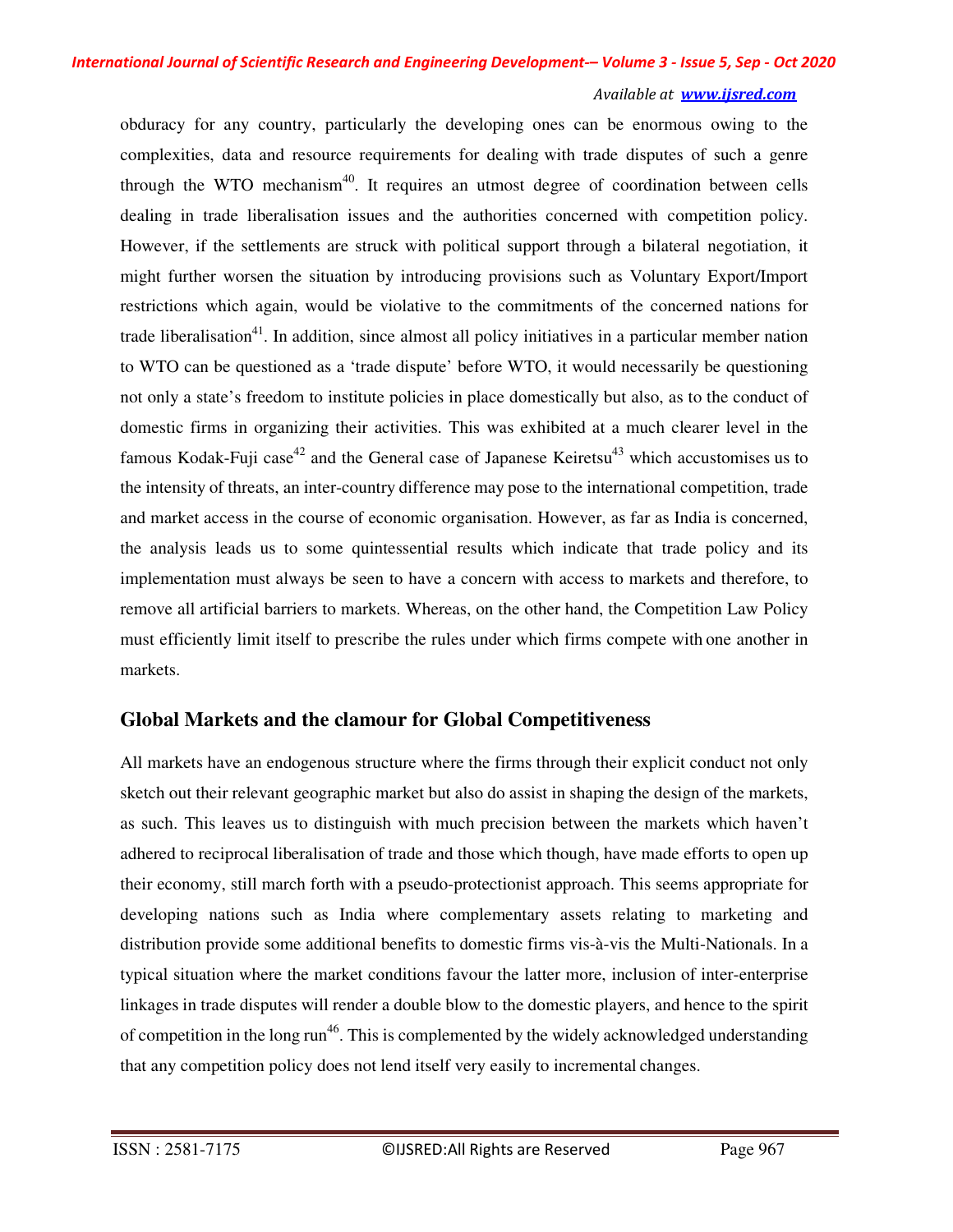It does not therefore, comes as astonishment, that the U.S. despite its clamour for negotiating an agreement on competition issues right from the Uruguay rounds is still reluctant to pursue its antitrust objectives through the WTO. Though, the U.S. policymakers are well aware of the fact that business practices are better covered by anti-trust regime than by trade law but they fear the dilution of long established anti-trust rules in the process of multi-lateral negotiations<sup>48</sup>. A similar apprehension is shared even for the government-condoned private business practices that are potent to create barriers to trade by restricting parallel importation – which might as well come under closer scrutiny<sup>49</sup>. Consequently, notwithstanding the acknowledgement that anti-dumping interventions and government support for parallel importing prohibitions appear as sources of contingent protection from trade and price competition, there are several political obstacles to reduce the scope of these provisions.

In this regard, it is worth mentioning that U.S. has been much proficient in giving life to these provisions in the recent past and that too, much extensively<sup>51</sup>. Besides, it has recently won a major case where the WTO panel has held that the provisions of the U.S. Trade Act of 1974 (which was designed to take unilateral action against the country's trade partners) violates the commitment taken by it under the  $WTO^{52}$ . In this backdrop, it is highly unlikely that the U.S. would aspire to drag issues related to competition policy under the ambit of WTO deliberations. As a result, in such a scenario it does not make sense for countries like India to agree to multilateral disciplines on competition policy unless it is agreed that prohibition on anti-dumping and unilateral sanctions would follow the adoption of common competition policies<sup>53</sup>. This hypothesis carries much relevance in the present times when all such maladies are being proposed to be cured by emergence of a global competition policy, the confabulations regarding which has been on the international agenda only quite lately, and thus, award not much room to us for its importance to be appreciated.

Trade liberalisation in India has resulted in severe competition in the context of countries like China, Taiwan, South Korea, Malaysia and Thailand which pursue export-led growth with policies that favour exportable and importable goods production via. inter alia strategically undervalued currencies<sup>54</sup>. The only modality through which the domestic industry can be given a chance to respond to their challenge is to precisely follow these countries in strategically undervaluing the native currency and not just its devaluation<sup>55</sup>.

# **Moving Out of the Bounds: Implications of the Effects Doctrine**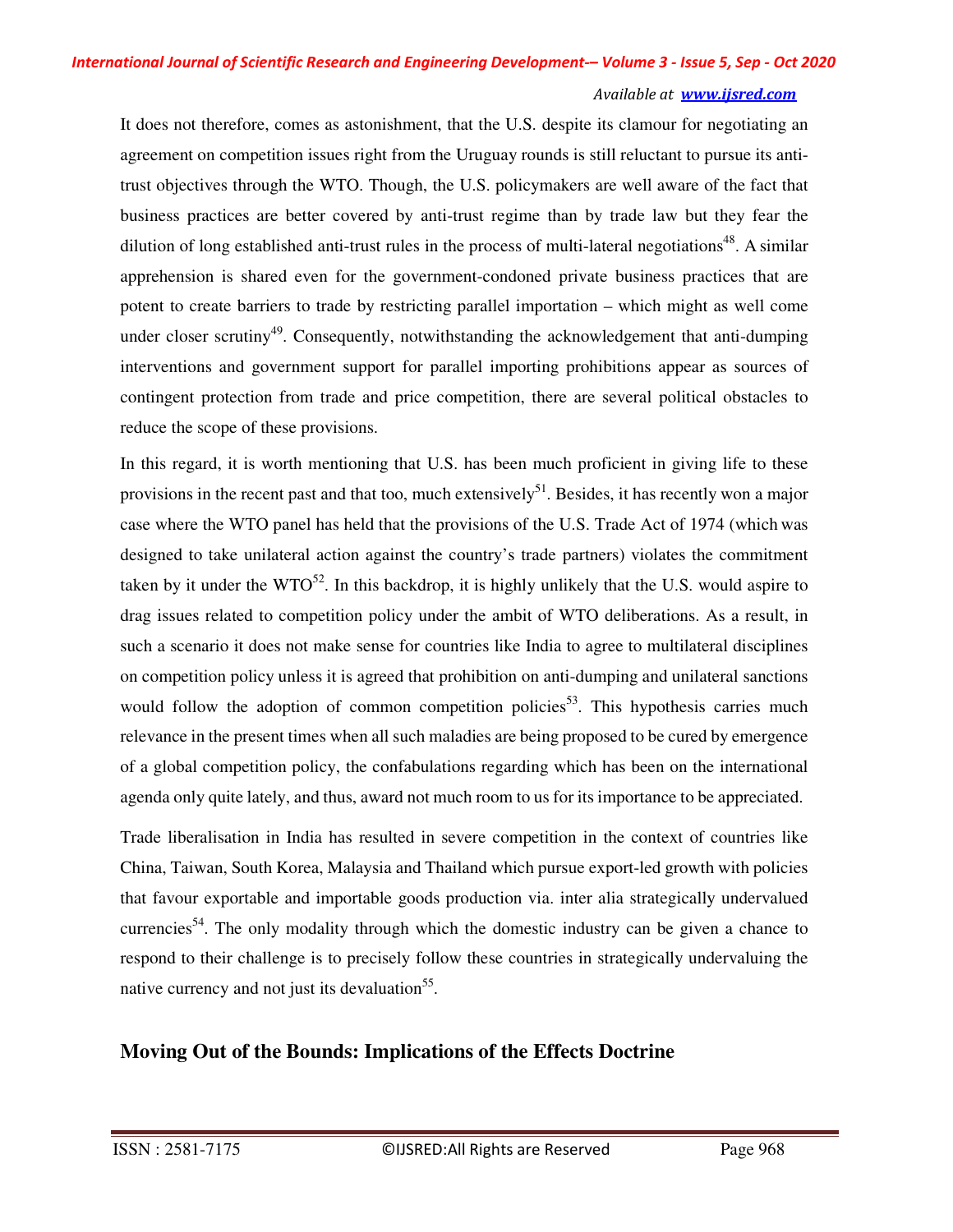# *International Journal of Scientific Research and Engineering Development-– Volume 3 - Issue 5, Sep - Oct 2020*

### *Available at www.ijsred.com*

As an indicia to the exposition made above, it would be purposeless to reiterate the role of the Act of 2002 in upkeeping the competitive spirit and the wave of liberalization. Its provisions while holding fast with its intent to prevent inequity and to ensure a free and ethical trade environment to the participants in the market, award the regulator i.e., the CCI (Competition Commission of India) – with powers to monitor anti-competitive behaviour taking place within the country. So also, it has been entrusted to take cognisance of an act in such connection taking place outside India but having an adverse effect on competition in country<sup>56</sup>. The Act of 2002 by allowing CCI to exercise extraterritorial jurisdiction has also made it possible for the regulator to take action against such anticompetitive conduct involving imports and foreign cartels which may adversely affect the Indian market $57$ .

As we delve into this special provision which is much akin in nature to the extra-territorial nature of the provisions dealing with settlement of trade disputes before WTO, it's observed that an increase in globalisation of business along with the global acceptance of this provision under the Act of 2002 – often referred to as the 'effects doctrine', has lead to expansion of the scope of national competition laws to cross-border business activities<sup>58</sup>. The principles of extra-territorial jurisdiction can be bifurcated in two parts i.e., the subject matter - jurisdiction and enforcement jurisdiction. For the purpose of subject matter - jurisdiction, the territorial and nationality principles are sufficient to undertake a great number of infringement of competition laws<sup>59</sup>. Whereas, for giving effect to the enforcement – jurisdiction, it is understood that without entering into bilateral or multilateral agreements, the provisions of the Act of 2002 may not be given its due effect<sup>60</sup>. Thus, the CCI must endeavour to enter into bilateral or multi-lateral agreements with other competition regulators in this regard.

Notwithstanding that the effects doctrine is a common provision in the competition laws of other nations and even existed in the Act of 1969 as well, the difference in modality and efficiency with which the latter and the Act of 2002 deal with it, becomes a subject of greater relevance to us for analysing the transition. An illustration under the doctrine would mean that Country B could prosecute Country A's firm in B's own courts on the basis of the laws prevalent in B. This however, frequently runs into problems of gathering evidence and enforcing penalties and could also be interpreted as infringing the sovereignty of country A which could only be tackled through the principle of Comity of nations. Under positive comity, authorities in A will entertain complaints from B and proceed against the firm in their jurisdiction on the basis of their own laws. This has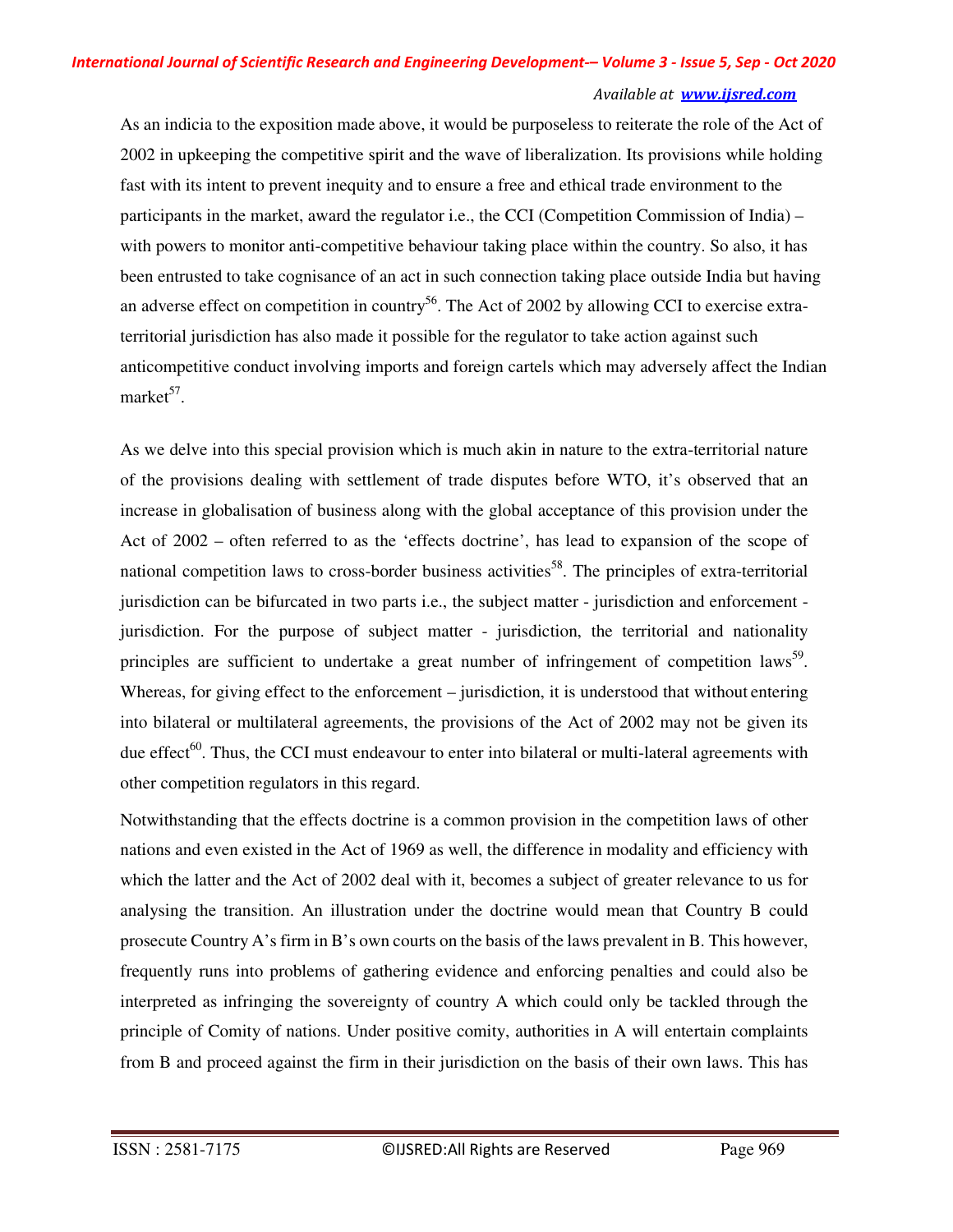worked reasonably well between the European Union and the United States in recent years<sup>62</sup>. However, it requires similar regulatory frameworks and philosophies in the two jurisdictions.

Although, the administration of the Act of 1969 while dealing with this issue exhibited a lack of technical expertise with long delays in delivering judgments making it hardly likely for India to succeed in obtaining the benefits of reciprocal positive comity. Contrary to this, the modern competition regime has remedied these deficiencies and adopts an approach much similar to the one relating to positive comity, as discussed above<sup>63</sup>. However, it may be noted that a reciprocal implication of this effects doctrine are absent in respect to Indian firms as many of the restrictive business practices such as export and import cartels and exclusionary vertical arrangements that restrict market access to imports are not practised on a significant scale by the Indian firms.

Moreover, during the period of transition which witnessed an almost absence of law guiding the Indian markets, much of the pitfalls of the Act of 1969 continued to haunt the economic scenario. This in turn, had a great repercussion on the perception of foreign players which has still not been reversed by the new Competition regime, operational for more than a decade now. The United States Trade Representative's (USTR) Report<sup>64</sup> which invariably comes down hard on any policy that impedes market access to American firms did then, ended up exonerating India on this score. Both state-owned and private Indian firms were reported to engage in most kinds of anticompetitive practices with little or no fear of reaction from government overseers or actions from a clogged court system<sup>65</sup>. It again hinted India to be suffering from the shackles of a slow bureaucracy and over-intervention of sectoral regulators despite having done away with its protectionist proclivity in the early 90's.

Consequently, the present legal framework needs to focus a great deal on revamping the Indian image in the global marketplace. One idea in this regard would have been to bring into force various provisions of the new Act at staggered intervals, as provided for in the Act itself, and to implement them aggressively against foreign firms, and then offer to bring them under international disciplines in exchange for suitable concessions. Now that this strategy has been met, a further analysis needs to be taken as to its implications.

## **Challenges to the Incumbent & the Road Ahead**

Though the modern Competition era in India is much lauded for its holistic vision and has been often over-estimated to be a panacea for all glitches in the economic setup of the nation, it faces stark challenges from its very own foundation. As is well known, inter alia the rationale behind withering away of MRTPC (Monopolies & Restrictive Trade Practices Commission) was that it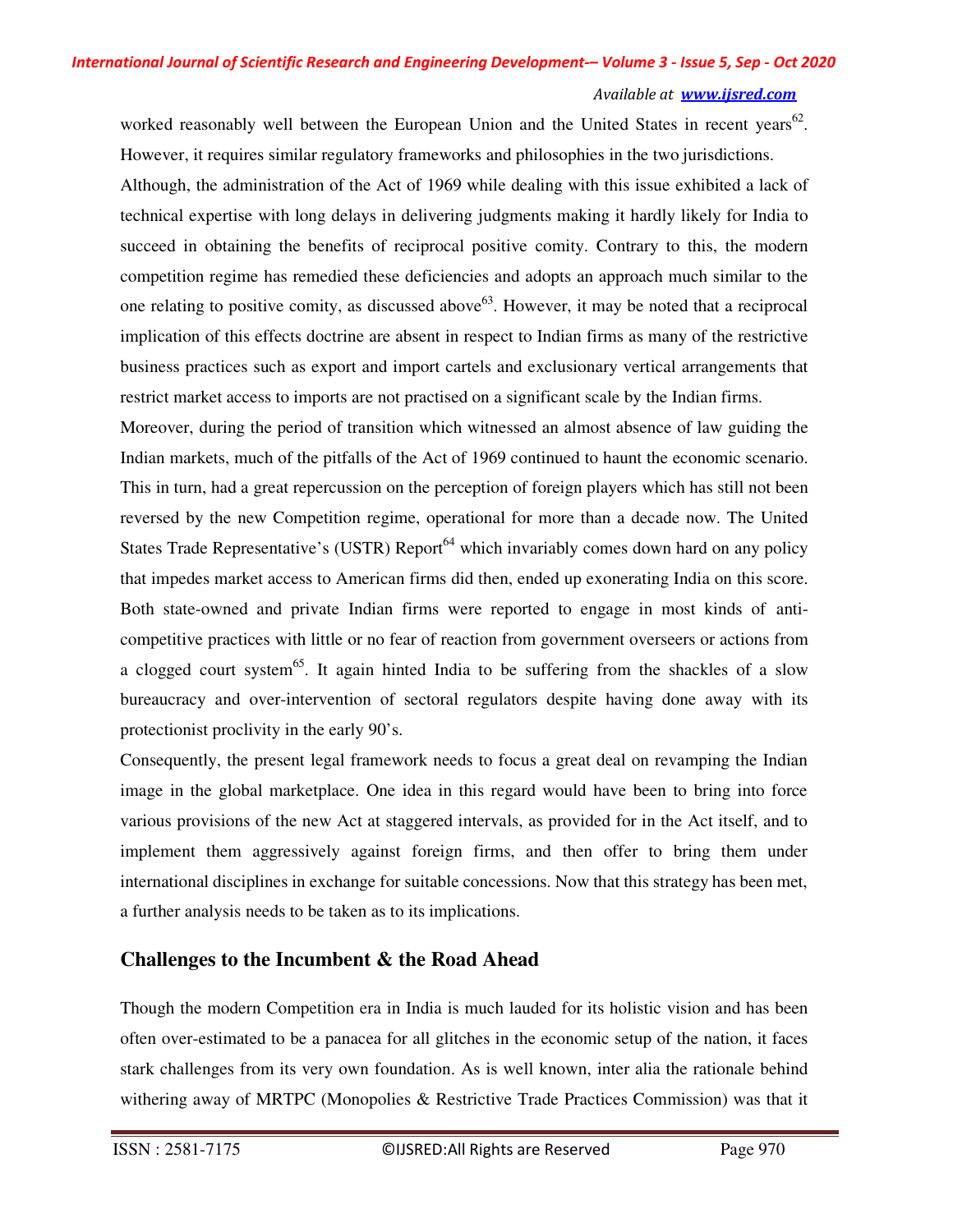lacked adequate functional autonomy<sup>66</sup>. A similar impediment is encountered even by CCI (Competition Commission of India) as established under the Act of 2002. It grapples with limitation over its jurisdiction in various matters and suffers from a lack of authority for the purpose of recruiting its workforce. Though several representations have been made in this regard to the government, the response from the Administrative chambers remains much cold where the control over the rules for employment of workforce rests till now.

This falls under the auspices of the legislation of 2002, which entrusts the government to take a decision on the number, qualification and salary structure of the employees to be hired and thus, leaves a little room for the Competition regulator to take a call suiting its requirements. However, scholarly opinions on this matter of immediate importance categories it to be a structural issue by emphasising the need for professionals and full-time employees well conversant with competition regulations to be a part of the Commission<sup>68</sup>. Also, much criticism is attracted with respect to appointment of officials on deputation which evidently, weakens the professional standing of the regulator. A felicitous consequence of this proposition can be witnessed in the frequency at which several orders passed by the regulator have been challenged in the courts. Notwithstanding this, yet another encumbrance to the regime in place comes from the limited powers of the Director General (Inspection), which though has the powers to conduct search and seizures under the Act of 2002, but it gets limited to only such cases where he has obtained a warrant from the magistrate in that regard<sup>69</sup>. This proves fatal to the fragile nature of evidences in competition matters, half of which, may not be amicable to admissibility in courts owing to an extremely wide ambit of terms like 'agreement' under the  $Act^{70}$ . The conundrum becomes even more evident, if we compare the Indian Legislative setup with its European counterparts which have inspired the framework in the former. The latter do award the powers to search and dawn raids on the investigative wing for the purpose of gathering documentary evidence in a probe.

## **CONCLUSION**

Tracing its journey between ideologies, the deliberations made above signified the major dilemma which India faced while traversing between the 'License-Permit Raj' to Competition era. Broadly, it was comprehended that the need for this transition was much voiced as the protectionist approach which India had adopted, by that time started mutating into a draconian rigour. As the investment rate started to stoop low and India's image as an unfavourable destination grew, the government took immediate measures and opened up the roof to Indian economic setup. As this allowed for a